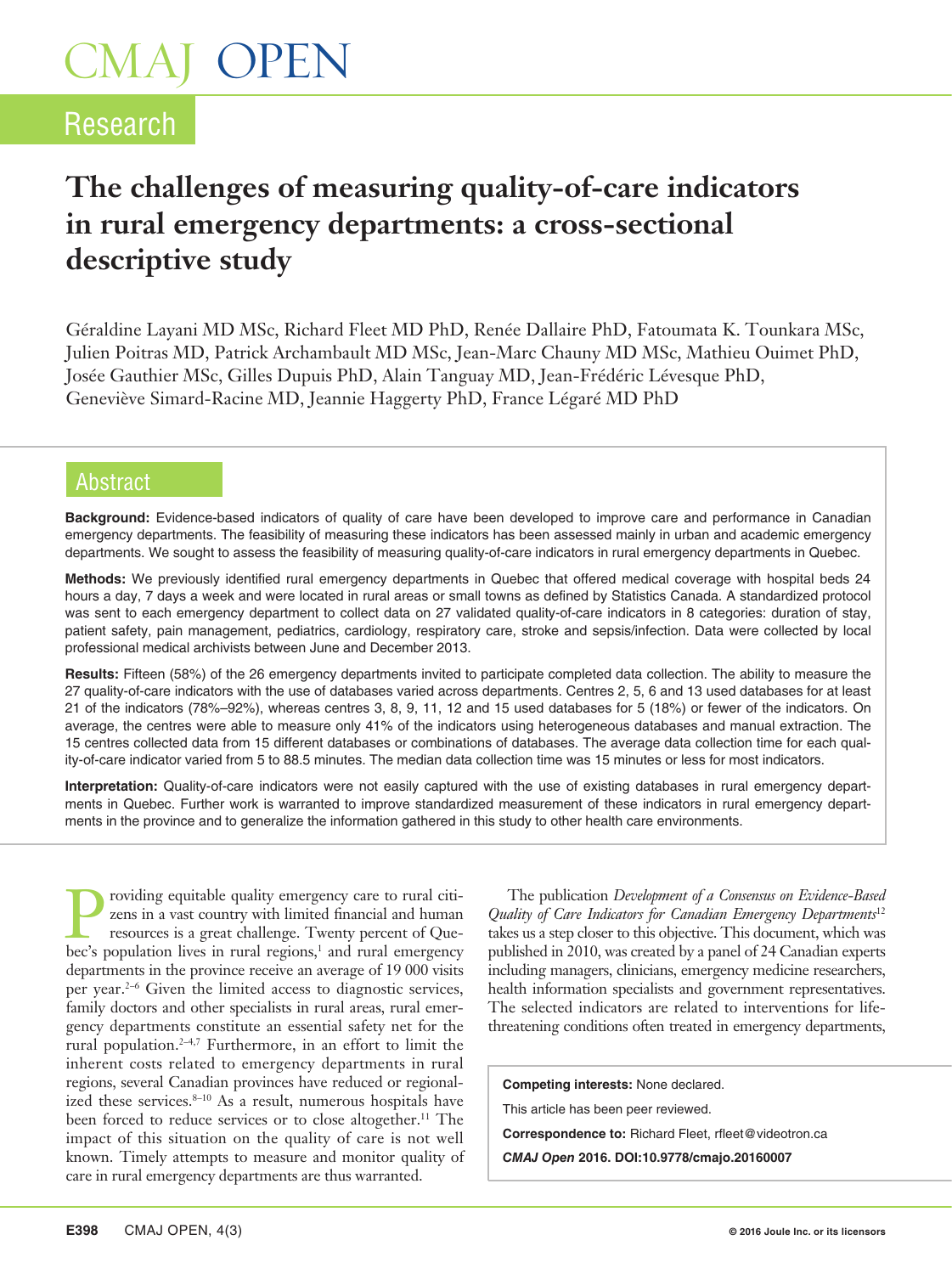including myocardial infarction, stroke, sepsis, asthma and several pediatric problems related to infection (Appendix 1, available at www.cmajopen.ca/content/4/3/E398/suppl/DC1). These indicators were developed through an extensive modified Delphi process and are now considered the reference standard in Canada for evaluating quality of care in emergency departments.

It is expected that quality-of-care indicators will allow clinical staff, administrators and researchers to identify areas where improvement in clinical care is most needed, establish benchmarks and compare care across emergency departments in a valid and reliable way.13 These indicators could have a substantial impact on the quality of care provided to rural citizens.<sup>12,13</sup> The implementation and regular follow-up of indicators could help standardize access to quality care in rural areas, identify the needs of the population and improve organization of care. The end goal is for rural patients to receive the standard treatment for their medical condition, rather than care that simply reflects the resources available in the area.

However, there are practical limitations related to measuring quality-of-care indicators in rural emergency departments. First, information on indicators may not be available in clinical databases in every rural emergency department. Second, collection of data on certain priority indicators could be difficult in rural establishments owing to lack of resources.<sup>14</sup>

The primary objective of this study was to investigate the feasibility of measuring the quality-of-care indicators defined



**Figure 1:** Flow chart of centres participating in project on rural emergency departments (EDs) in Quebec and use of provincial emergency department management guide.<sup>4,15,16</sup>

by Schull and colleagues<sup>12</sup> in rural emergency departments in Quebec and to identify potential barriers to implementing the indicators. The study is a substudy of a larger cross-sectional multicentre research project<sup>4,15</sup> (Figure 1).

#### **Methods**

#### **Setting and study design**

Rural emergency departments in Quebec were previously identified.<sup>17,18</sup> Emergency departments were selected if they had medical coverage with hospital beds 24 hours a day, 7 days a week and were situated in a rural region as per the Statistics Canada definition.17 Using these criteria, we identified 26 rural emergency departments in the province.

#### **Source of data**

Data were collected via email from June to December 2013. We described and explained the 27 indicators in a Microsoft Word document (Appendix 2, available at [www.cmajopen.](http://www.cmajopen.ca/content/4/3/E398/suppl/DC1) [ca/content/4/3/E398/suppl/DC1](http://www.cmajopen.ca/content/4/3/E398/suppl/DC1)) and created an Excel spreadsheet to standardize data collection from the emergency departments' patient databases. To ensure standardized measurement of the indicators, our institution's archivists pretested the protocol. Conference calls were held with the head of medical archives in each of the participating emergency departments to introduce the study and identify the person in charge of data collection at each emergency department. The data collection protocols were emailed to the medical archives specialists at each of the invited centres. Data were collected from databases and patient medical files by the person in charge at each participating emergency department. A graduate student/physician (G.L.) and a research nurse followed up weekly via telephone or email to ensure that proper procedures were followed (as described in the Word document).

#### **Statistical analysis**

The emergency departments were coded with a number from 1 to 15 as per protocol. We analyzed the data using descriptive statistics (mean, median, proportion). All analyses were conducted with SAS software.

The study was approved by the research ethics committee at the research centre of the Hôtel-Dieu de Lévis, a university-affiliated hospital in Lévis, Quebec.

#### **Results**

#### **Sample size and participation rate**

Seven of the 26 previously identified emergency departments declined to participate in this phase of the project, mainly owing to lack of human resources. Of the remaining 19 emergency departments, 4 were excluded for failure to complete data collection owing to lack of time and personnel. The final sample included 15 emergency departments, for a participation rate of 58% (Figure 1).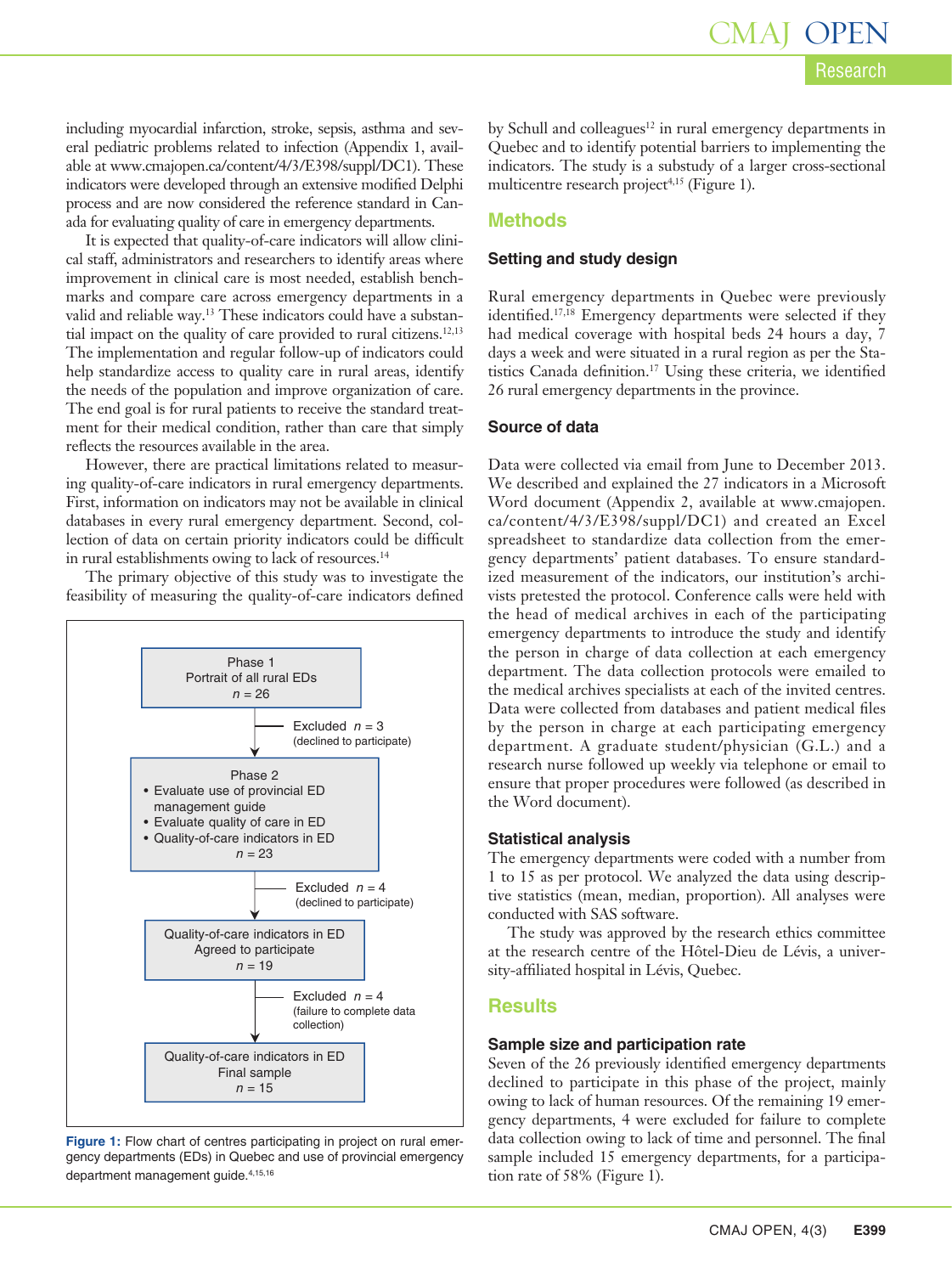### Research

H

| Table 1: Measurability of individual quality-of-care indicators <sup>12</sup>                                                                 |                                        |
|-----------------------------------------------------------------------------------------------------------------------------------------------|----------------------------------------|
|                                                                                                                                               | No. (%) of<br>emergency<br>departments |
| Quality-of-care indicator                                                                                                                     | $(n = 15)$                             |
| <b>Duration of stay</b>                                                                                                                       |                                        |
| QCI 1 Mean duration of stay in the ED (patients on stretcher and ambulatory) (all categories combined)                                        | 10(67)                                 |
| QCI 2-1 Triage level P1                                                                                                                       | 9(60)                                  |
| QCI 2-2 Triage level P2                                                                                                                       | 9(60)                                  |
| QCI 2-3 Triage level P3                                                                                                                       | 10(67)                                 |
| QCI 2-4 Triage level P4                                                                                                                       | 10(67)                                 |
| QCI 2-5 Triage level P5                                                                                                                       | 10(67)                                 |
| <b>Patient safety</b>                                                                                                                         |                                        |
| QCI 3-1 Number of pediatric patients released from the ED who returned unexpectedly and were admitted within<br>48-72 h of initial release    | 10(67)                                 |
| QCI 3-2 Number of pediatric patients released from the ED who returned unexpectedly within 48-72 h of initial release                         | 9(60)                                  |
| QCI 4-1 Number of adult patients released from the ED who returned unexpectedly and were admitted within 48-72 h<br>of initial release        | 8(53)                                  |
| QCI 4-2 Number of adult patients released from the ED who returned unexpectedly within 48–72 h of initial release                             | 7(47)                                  |
| QCI 5 Percentage of headache patients released from the ED and admitted to the hospital for subarachnoid<br>hemorrhage in the subsequent 14 d | 11(73)                                 |
| Pain management                                                                                                                               |                                        |
| QCI 6 Delay before receiving first dose of analgesic for all pain conditions requiring analgesic                                              | 4(27)                                  |
| <b>Pediatrics</b>                                                                                                                             |                                        |
| QCI 7 Percentage of pediatric patients (0-28 d) with fever who received a complete sepsis investigation                                       | 6(40)                                  |
| QCI 8 Percentage of pediatric patients (0-28 d) who received broad-spectrum antibiotics intravenously                                         | 5(33)                                  |
| QCI 9 Percentage of pediatric patients (3 mo to 3 yr) with croup who were treated with steroids                                               | 5(33)                                  |
| Cardiology                                                                                                                                    |                                        |
| QCI 10 Percentage of eligible patients with acute myocardial infarction who received thrombolytic therapy or<br>interventional angioplasty    | 9(60)                                  |
| <b>Respiratory care</b>                                                                                                                       |                                        |
| QCI 11-1 Number of patients with asthma (by age group) who received corticosteroids at the ED and at release (if<br>released)                 | 0(0)                                   |
| QCI 11-2 Number of patients with asthma (0–3 yr) who received corticosteroids at the ED and at release (if released)                          | 6(40)                                  |
| QCI 11-3 Number of patients with asthma (4–10 yr) who received corticosteroids at the ED and at release (if released)                         | 6(40)                                  |
| QCI 11-4 Number of patients with asthma (11–17 yr) who received corticosteroids at the ED and at release (if released)                        | 6(40)                                  |
| QCI 11-5 Number of patients with asthma (18–39 yr) who received corticosteroids at the ED and at release (if<br>released)                     | 6(40)                                  |
| QCI 11-6 Number of patients with asthma (40–59 yr) who received corticosteroids at the ED and at release (if<br>released)                     | 6(40)                                  |
| QCI 11-7 Number of patients with asthma (60–79 yr) who received corticosteroids at the ED and at release (if<br>released)                     | 6(40)                                  |
| QCI 11-8 Number of patients with asthma $(≥ 80 \text{ yr})$ who received corticosteroids at the ED and at release (if released)               | 6 (40)                                 |
| <b>Stroke</b>                                                                                                                                 |                                        |
| QCI 12 Percentage of eligible patients with acute stroke who received thrombolytic therapy                                                    | 6(40)                                  |
| Sepsis/infection                                                                                                                              |                                        |
| QCI 13 Delay of antibiotic administration for patients with bacterial meningitis                                                              | 8(53)                                  |
| QCI 14 Percentage of patients with severe sepsis or septic shock who received broad-spectrum antibiotics within 4 h<br>of arrival at the ED   | 7(47)                                  |
| Note: $ED = \text{energy}$ department.                                                                                                        |                                        |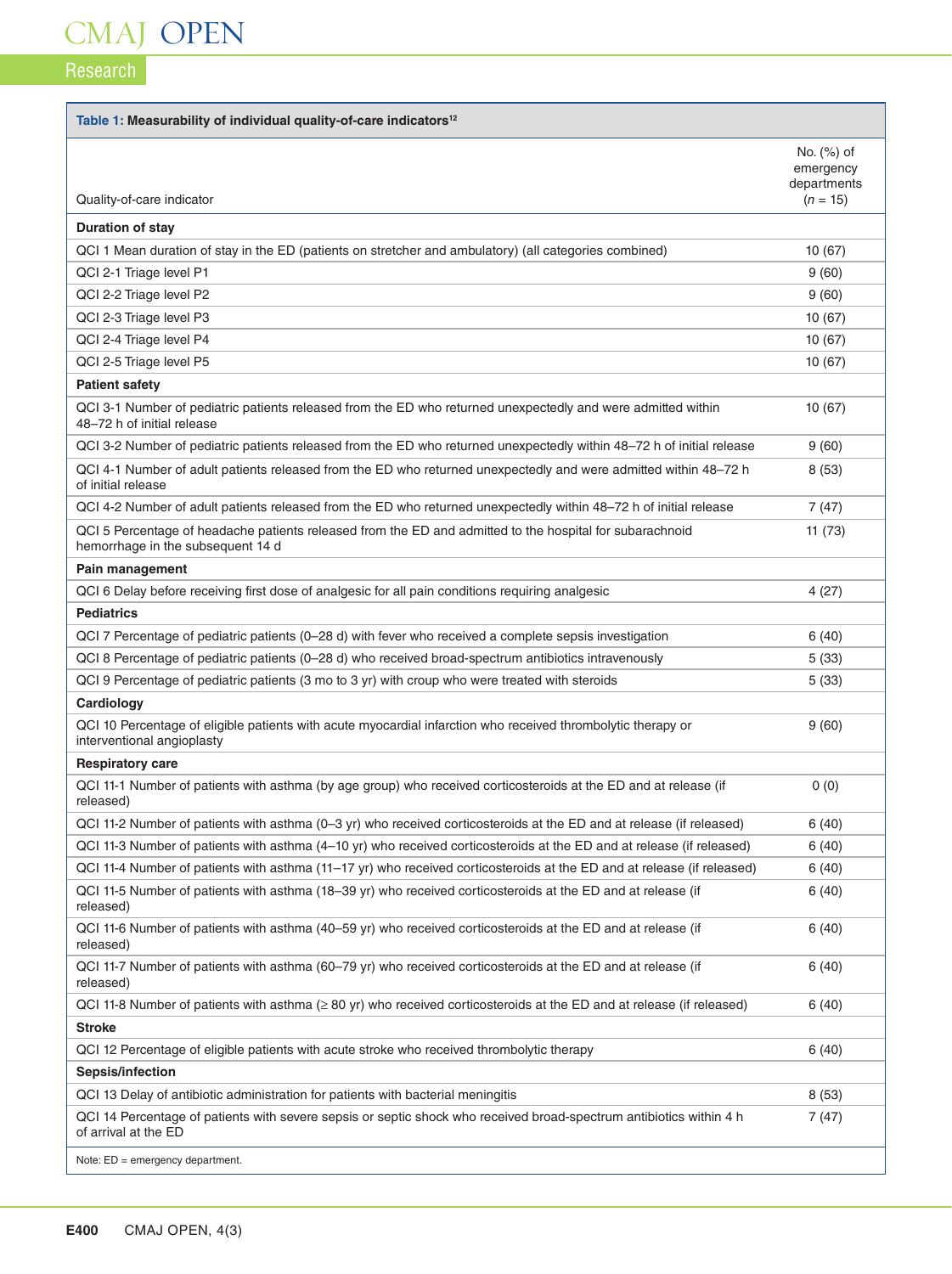#### **Measurement of quality-of-care indicators**

All the indicators in the duration of stay, patient safety, cardiology and sepsis/infection categories were measurable in 7 or more (47%–73%) of the emergency departments (Table 1). For the remaining categories, the indicators were measurable in 6 (40%) or fewer emergency departments. One indicator in the respiratory care category, QCI 11.1 (number of patients with asthma [by age group] who received corticosteroids at the emergency department and at release [if released]), was not measurable in any of the emergency departments.

#### **Database use**

The ability to measure the 27 quality-of-care indicators with the use of databases varied across emergency departments. Centres 2, 5, 6 and 13 used databases for at least 21 of the indicators (78%–92%), whereas centres 3, 8, 9, 11, 12 and 15 used databases for 5 (18%) or fewer of the indicators (Table 2). The average number of indicators that could be measured was 11.2 (41%). The centres searched 15 different databases and 15 combinations of databases (in cases in which the archivist was willing to use 2 or more databases for 1 or more indicators) (Appendix 3, available at [www.cmajopen.ca/content](http://www.cmajopen.ca/content/4/3/E398/suppl/DC1) [/4/3/E398/suppl/DC1\)](http://www.cmajopen.ca/content/4/3/E398/suppl/DC1).

#### **Time required for measurement**

The average total time required to measure the 27 indicators ranged from 5 to 88.5 minutes (data not shown). The median data collection time for each indicator was 15 minutes or less in most cases. However, for indicators 6, 9, 11.5 and 11.6, the median time was 30 minutes or more (Table 3).

| Table 2: Frequency of database use to<br>measure quality-of-care indicators |                                                                      |  |
|-----------------------------------------------------------------------------|----------------------------------------------------------------------|--|
| Emergency<br>department no.                                                 | Database use, no. (%) of<br>quality-of-care indicators<br>$(n = 27)$ |  |
| 1                                                                           | 12 (44)                                                              |  |
| 2                                                                           | 23 (85)                                                              |  |
| 3                                                                           | 1 $(4)$                                                              |  |
| 4                                                                           | 15 (56)                                                              |  |
| 5                                                                           | 21 (78)                                                              |  |
| 6                                                                           | 24 (89)                                                              |  |
| 7                                                                           | 12 (44)                                                              |  |
| 8                                                                           | 5(18)                                                                |  |
| 9                                                                           | 2(7)                                                                 |  |
| 10                                                                          | 13 (48)                                                              |  |
| 11                                                                          | 0(0)                                                                 |  |
| 12                                                                          | 0(0)                                                                 |  |
| 13                                                                          | 25 (92)                                                              |  |
| 14                                                                          | 12 (44)                                                              |  |
| 15                                                                          | 3(11)                                                                |  |

#### **Interpretation**

We found that the existing emergency department databases did not permit measurement of several established evidencebased quality-of-care indicators. Specifically, the centres were able to measure only 41% of the indicators using heterogeneous databases and manual extraction. The 15 participating centres collected data from 15 different databases or combinations of databases, and the process of extracting the

| Table 3: Median time to measure quality-of-care indicators |                                               |  |
|------------------------------------------------------------|-----------------------------------------------|--|
| Quality-of-care indicator                                  | Median time (and<br>interquartile range), min |  |
| <b>Duration of stay</b>                                    |                                               |  |
| QCI 1 $(n = 9)$                                            | $4(3-5)$                                      |  |
| $QCI 2-1 (n = 7)$                                          | $3(1-6)$                                      |  |
| QCI 2-2 $(n = 4)$                                          | $4(2.5-6)$                                    |  |
| QCI 2-3 $(n = 1)$                                          | $15(15-15)$                                   |  |
| QCI 2-4 $(n = 1)$                                          | $1(1-1)$                                      |  |
| QCI 2-5 $(n = 1)$                                          | $1(1-1)$                                      |  |
| <b>Patient safety</b>                                      |                                               |  |
| $QCI$ 3-1 $(n = 7)$                                        | $9(3-24)$                                     |  |
| QCI 3-2 $(n = 5)$                                          | $4(3-13)$                                     |  |
| QCI 4-1 $(n = 5)$                                          | $6(4-11)$                                     |  |
| QCI 4-2 $(n = 4)$                                          | $3.5(2-69.5)$                                 |  |
| QCI 5 $(n = 8)$                                            | 13.5 (12-35)                                  |  |
| Pain management                                            |                                               |  |
| QCI 6 $(n = 2)$                                            | 78 (72-84)                                    |  |
| <b>Pediatrics</b>                                          |                                               |  |
| QCI 7 $(n = 4)$                                            | $12(4.5 - 21)$                                |  |
| QCI 8 $(n = 2)$                                            | $4.5(3-6)$                                    |  |
| QCI 9 $(n = 2)$                                            | 115.5 (6–225)                                 |  |
| Cardiology                                                 |                                               |  |
| QCI 10 $(n = 7)$                                           | $15(12 - 25)$                                 |  |
| <b>Respiratory care</b>                                    |                                               |  |
| QCI 11-1 $(n = 3)$                                         | $18(6-54)$                                    |  |
| QCI 11-2 $(n = 3)$                                         | $18(6-54)$                                    |  |
| QCI 11-3 $(n = 2)$                                         | $15(6-24)$                                    |  |
| QCI 11-4 $(n = 2)$                                         | $12(6-18)$                                    |  |
| QCI 11-5 $(n = 2)$                                         | 30 (6–54)                                     |  |
| QCI 11-6 $(n = 2)$                                         | 30 (6–54)                                     |  |
| QCI 11-7 $(n = 2)$                                         | $12(6-18)$                                    |  |
| QCI 11-8 $(n = 2)$                                         | $6(6-6)$                                      |  |
| Stroke                                                     |                                               |  |
| QCI 12 $(n = 4)$                                           | $10(4.5 - 23.5)$                              |  |
| Sepsis/infection                                           |                                               |  |
| QCI 13 $(n = 7)$                                           | $5(1-12)$                                     |  |
| QCI 14 $(n = 4)$                                           | $13.5(6.5 - 16.5)$                            |  |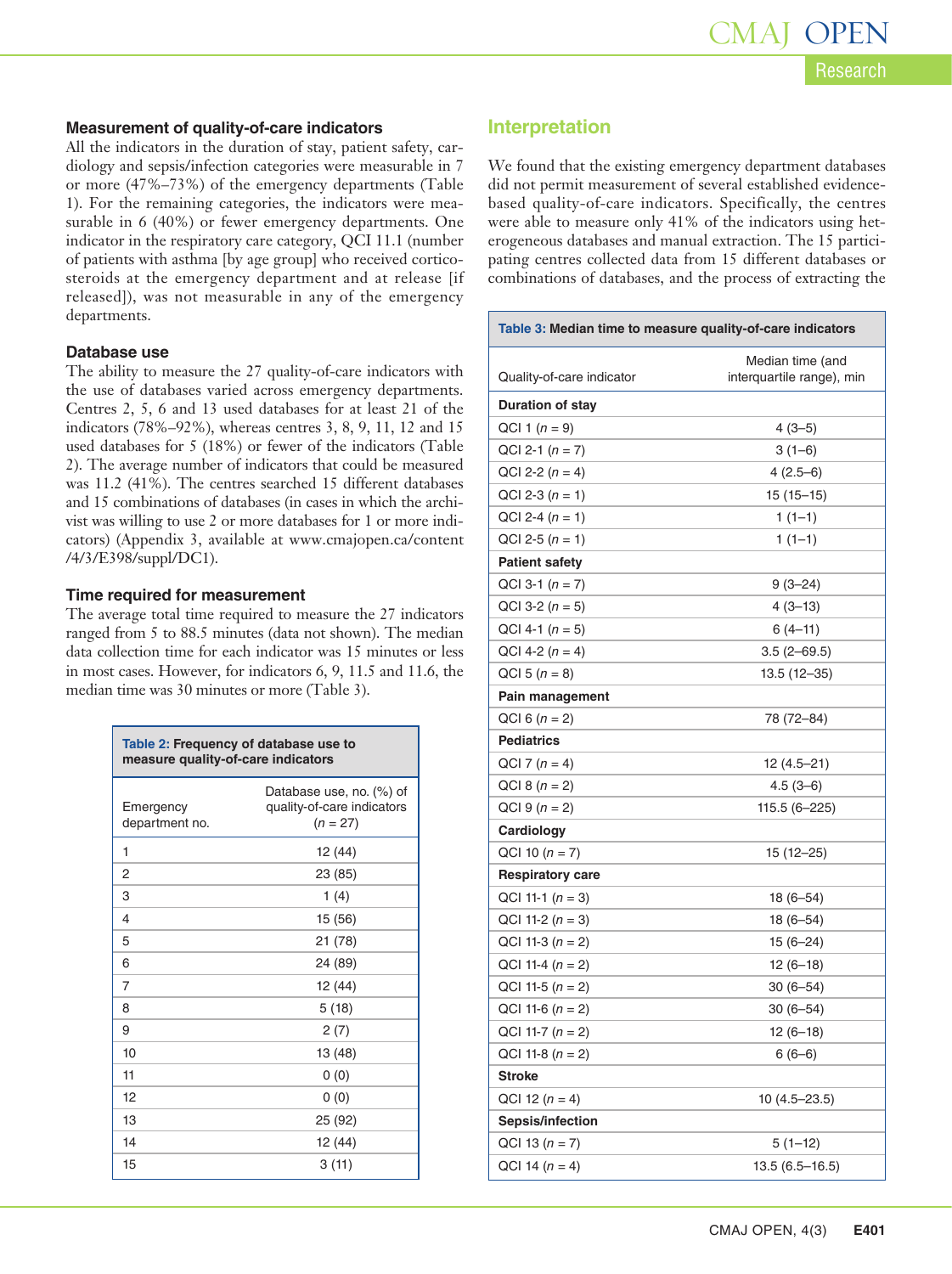#### Research

data was time-consuming. Our results suggest that the quality of databases and access to them are the most important feasibility considerations. Information on several different indicators was inaccessible, and archivists were obliged to conduct manual searches of paper patient files to extract data on indicators. Manual consultation of paper files is resourceintensive and in our study required the use of several intermediaries, which discouraged some participants, resulting in failure to measure several indicators. Furthermore, even for centres with access to databases, the information the databases contained was not useful for measuring the quality-ofcare indicators, and the archivists had to resort to considerable data manipulation to measure the indicators.

Our results are consistent with those of Schull and colleagues,14 whose feasibility assessment in urban centres showed that 13 (27%) of 48 quality-of-care indicators could be measured with the use of current data elements in the Canadian Institute for Health Information's National Ambulatory Care Reporting System (NACRS) or the NACRS plus linkage with other administrative databases such as the Discharge Abstracts Database or death records. The 13 indicators did, however, include some higher-priority indicator categories for emergency department operations, such as patient safety and sepsis/infection.<sup>12</sup> In an earlier study, Lindsay and  $\text{colleagues}^{13}$  found limited feasibility of calculating quality-ofcare indicators using a routinely collected data set: of 29 indicators, only 8 were captured owing to lack of sufficient specificity within the NACRS and International Classification of Diseases, 9th revision coding systems to satisfy the operational definitions and owing to the need to link the emergency department visit to inpatient databases. While the Ontario health care system is recognized for the quality of its databases, such as those of the Institute for Clinical Evaluative Sciences, Toronto, other health care systems face challenges in measuring well-established quality-of-care indicators, especially those in small rural settings with limited resources/databases.

#### **Limitations**

Because of limited resources, we did not plan or conduct interrater reliability assessments of the capture of quality-ofcare indicators conducted by the emergency department medical archivists. We initially thought this work would be straightforward with existing databases and provided a protocol to capture the indicators. This assumption was incorrect and is hence a major limitation of this study. Furthermore, because of the difficulties in collecting data experienced by archivists, the data collected was incomplete, which limited the use of multivariate statistical analyses. We could not calculate any correlations to determine whether a relation existed between the databases used and the quality of the data collected.

#### **Conclusion**

As presently defined, quality-of-care indicators were not easily captured with the use of existing databases in rural emergency departments in Quebec. Indicators concerning

pediatrics, respiratory care and stroke were the most difficult to measure. Further work is warranted to improve standardized measurement of quality indicators in rural emergency departments in the province and to generalize the information gathered in this study to other health care environments.

#### **References**

- 1. *Population, urban and rural, by province and territory (Quebec)*. Ottawa: Statistics Canada; 2011. Available: www.statcan.gc.ca/tables-tableaux/sum-som/l01/ cst01/demo62f-eng.htm (accessed 2014 Nov. 18).
- 2. Fleet R, Poitras J, Maltais-Giguère J, et al. A descriptive study of access to services in a random sample of Canadian rural emergency departments. *BMJ Open* 2013;3:e003876.
- 3. Fleet R, Pelletier C, Marcoux J, et al. Differences in access to services in rural emergency departments of Quebec and Ontario. *PLoS One* 2015;10:e0123746.
- 4. Fleet R, Poitras J, Archambault P, et al. Portrait of rural emergency departments in Québec and utilization of the provincial emergency department management guide: cross sectional survey. *BMC Health Serv Res* 2015;15:572.
- 5. Fleet R, Archambault P, Plant J, et al. Access to emergency care in rural Canada: Should we be concerned? *CJEM* 2013;15:191-3.
- 6. Adams GL, Campbell PT, Adams JM, et al. Effectiveness of prehospital wireless transmission of electrocardiograms to a cardiologist via hand-held device for patients with acute myocardial infarction (from the Timely Intervention in Myocardial Emergency, NorthEast Experience [TIME-NE]). *Am J Cardiol* 2006;98:1160-4.
- 7. Fatovich DM, Phillips M, Langford SA, et al. A comparison of metropolitan vs
- rural major trauma in Western Australia. *Resuscitation* 2011;82:886-90. 8. Fleet R, Plant J, Ness R, et al. Patient advocacy by rural emergency physicians after major service cuts: the case of Nelson, BC. *Can J Rural Med* 2013;18: 56-61.
- 9. Thompson JM, McNair NL. Health care reform and emergency outpatient use of rural hospitals in Alberta, Canada. *J Emerg Med* 1995;13:415-21.
- 10. *Standards of accessibility and guidelines for provision of sustainable acute care services by health authorities*. Victoria: Ministries of Health Services and Health Planning; 2002.
- 11. Collier R. Is regionalization working? *CMAJ* 2010;182:331-2.
- Schull MJ, Hatcher CM, Guttmann A, et al. *Development of a consensus on evidencebased quality of care indicators for Canadian emergency departments: ICES investigative report*. Toronto: Institute for Clinical Evaluative Sciences; 2010.
- 13. Lindsay P, Schull M, Bronskill S, et al. The development of indicators to measure the quality of clinical care in emergency departments following a modified-Delphi approach. *Acad Emerg Med* 2002;9:1131-9.
- 14. Schull MJ, Guttmann A, Leaver CA, et al. Prioritizing performance measurement for emergency department care: consensus on evidence-based quality of care indicators. *CJEM* 2011;13:300-9, E28-43.
- 15. Fleet R, Archambault P, Légaré F, et al. Portrait of rural emergency departments in Quebec and utilisation of the Quebec Emergency Department Management Guide: a study protocol. *BMJ Open* 2013;3:e002961.
- 16. Ministère de la Santé et des Services sociaux du Québec. *Guide de gestion de l'urgence*. Québec: Gouvernement du Québec; 2006.
- 17. du Plessis V, Beshiri R, Bollman RD, et al. Definitions of rural. *Rural Small Town Can Anal Bull* 2001;3(3):1-17.
- 18. *Guide des établissements de soins de santé du Canada 2009/2010*. Ottawa: Association canadienne des soins de santé; 2009.

**Affiliations:** Research Chair in Emergency Medicine Université Laval – Centre hospitalier affilié universitaire Hôtel-Dieu de Lévis (Layani, Fleet, Dallaire, Tounkara, Archambault, Tanguay), Lévis; Department of Family and Emergency Medicine (Fleet, Poitras, Archambault); Intensive Care Division (Archambault), Department of Anesthesiology, Université Laval, Québec; Department of Family and Emergency Medicine (Chauny), Université de Montréal, Hôpital du Sacré-Coeur de Montréal, Montréal; Department of Political Science (Ouimet), Université Laval, Québec; Health Care Services Systems Analysis and Evaluation Directorate (Gauthier), Quebec Public Health Institute, Université du Québec à Rimouski, Rimouski; Department of Psychology (Dupuis), Université du Québec à Montréal, Montréal, Que.; Centre for Primary Health Care and Equity (Lévesque), Faculty of Medicine, University of New South Wales, Sydney, Australia; Department of Emergency Medicine (Simard-Racine), Centre de santé et de services sociaux de La Matapédia, Amqui; McGill Chair in Family and Community Medicine Research (Haggerty), St. Mary's Hospital Centre and McGill University, Montréal; Department of Family Medicine and Emergency Medicine and Knowledge Transfer and Health Technology Assessment Group, Centre hospitalier